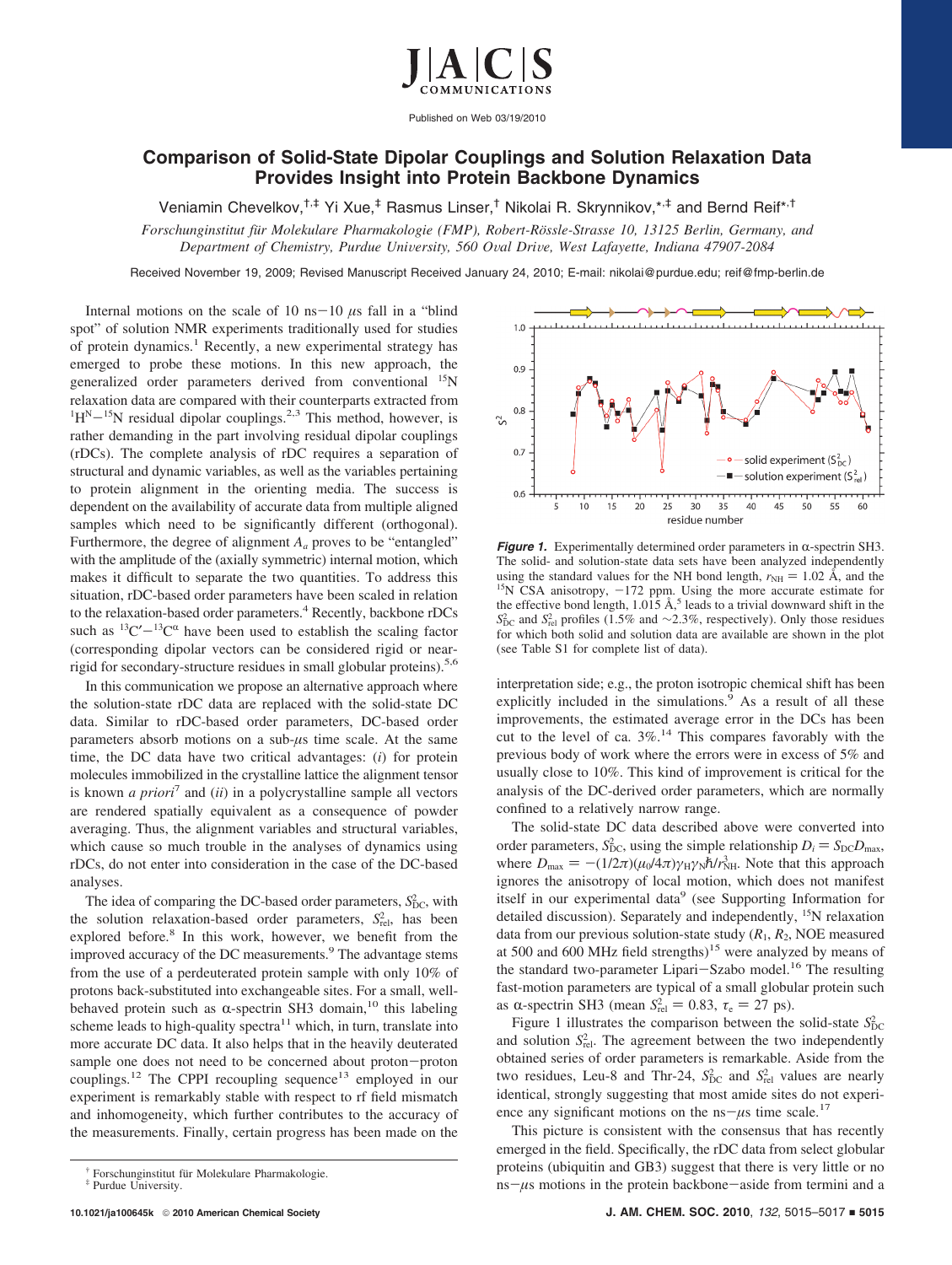handful of mobile loops.<sup>3,6</sup> This notion is also in agreement with early relaxation studies that focused on ns dynamics.<sup>18</sup>

Of special interest for us is comparing the results in Figure 1 with our previous findings based on the combination of solutionand solid-state relaxation data. In particular, we recently analyzed a large set of  $15N$  data from the  $\alpha$ -spectrin SH3 domain, which included the solid-state  $R_1$  rates measured at 600 and 900 MHz.<sup>15</sup> The analysis, using a variant of the extended Lipari-Szabo model, allowed us to probe the motions on the time scale  $\sim$ 1 $-100$  ns. As it turned out, for 19 out of 34 characterized residues the slowmotion order parameter  $S_{\text{rel,s}}^2$  is greater than 0.97. Furthermore, for all but two residues  $S_{\text{rel,s}}^2$  is greater than 0.92.<sup>19</sup> This result points toward the small amplitudes of ns motions, in agreement with the data shown in Figure 1. Considering residues Leu-8 and Thr-24 which show a significant difference between DC- and relaxationbased order parameters, Figure 1, both of them produced evidence of ns motion in our previous study  $(S_{rel,s}^2)$  equal to 0.92 and 0.93, respectively).15 Similar observations can be made by analyzing the extended set of the solid-state data.<sup>20</sup>

In the absence of the overall tumbling,  $ns - \mu s$  local dynamics in solids can be highly efficient in causing spin relaxation, which in turn leads to line broadening and the ultimate disappearance of spectral peaks. In  $\alpha$ -spectrin SH3, this happens to residues 1-7 from the disordered N-terminus, residues 36-38 from the so-called n-Src loop, and residues 47-48 from the distal loop. The corresponding spectral peaks are weak or missing in the current DC experiment which employs cross-polarization transfer (although some of them show up in the INEPT-based experiment; see Figure S1). Due to dynamic disorder, the N-terminal residues and several atoms in Asp-48 also cannot be resolved by X-ray crystallography.21 Note that these observations fit the general pattern whereby  $ns - \mu s$ dynamics is concentrated in the loop regions and termini.

Dipolar relaxation effectively restricts the range of dynamics that can be probed through solid-state DCs (upper limit of several microseconds, Figure S2). In contrast, rDCs in solution impose no such restriction because they are typically 1000-fold smaller than DCs. In practice, rDCs can be used to study motions on the time scale extending to several milliseconds. There is, therefore, a potentially useful complementarity between the two types of data, with DCs being more selective of the two.

A meaningful comparison between  $S_{rel}^2$  and  $S_{DC}^2$  is predicated on the assumption that backbone dynamics does not change significantly upon protein crystallization.<sup>15</sup> To further explore this aspect, we undertook a series of MD simulations. Briefly, the crystallographic unit cell containing four protein molecules has been constructed (protein coordinates are from high-resolution structure 1U06; the dimensions of the orthorhombic unit cell are from roomtemperature structure  $2NUZ$ ).<sup>21</sup> The cell was then hydrated and used as the initial structural model to record a 50-ns MD trajectory (CHARMM 32b2). $22$  The simulation protocol was the same as previously described for the trajectory of  $\alpha$ -spectrin SH3 in solution.<sup>15,23</sup> The only difference arises from the definition of the water box and the associated periodic boundary conditions: in one case the model recreates the crystal lattice environment, including multiple crystal contacts, while in the other case the protein is completely immersed in water.

The solid-state order parameters have been extracted from the MD trajectory  $as<sup>24</sup>$ 

$$
S^{2} = (4\pi/5) \sum_{m=-2}^{2} \langle Y_{2m}^{*}(\Omega) \rangle \langle Y_{2m}(\Omega) \rangle \tag{1}
$$



*Figure 2.* Simulated order parameters in  $\alpha$ -spectrin SH3. Of note, the correlation coefficient between the simulated and experimental  $S_{\text{DC}}^2$  values turns out to be  $r = 0.94$  (calculated for 44 residues for which the experimental solid-state data are available; simulated  $S_{\text{DC}}^2$  values have been averaged over four protein molecules in the unit cell).

where  $\Omega$  describes the direction of the NH vector in the fixed crystal frame. So-defined order parameters absorb both ps and ns dynamics and therefore can be thought of as the analogue of  $S_{\text{DC}}^2$ . The range of the simulated  $S_{\text{DC}}^2$  values from the four protein molecules in the unit cell is represented with a pink shaded area in Figure 2. Equation 1 has also been applied to the solution MD data, post-processed to remove the effect of the protein's overall tumbling (simulated order parameters  $S_{\text{rDC}}^2$ ; open triangles in Figure 2). Alternatively, the solution trajectory can be used to simulate the set of <sup>15</sup>N relaxation rates (comprised of the same data as the experimental data set), that are subsequently fitted with the Lipari-Szabo model. The resulting order parameters are equivalent to  $S^2_{rel}$  (black squares in Figure 2).

Even though the current MD trajectories are relatively short, they offer a number of interesting insights. Through most of the sequence the solution data show little or no ns dynamics (triangles vs squares), with the pattern of the order parameters similar to that observed in the hydrated crystal (shaded area). In addition, a number of observations pertaining to the specific sites can be made.

 $(i)$  In solution, the disordered N-terminus (residues  $1-7$ ) engages in large-amplitude motions on the ns time scale. In solids, these motions are hindered/slowed down by extensive crystal contacts. Consequently, large-scale transitions have been observed for some, but not all, of the four protein molecules comprising the crystallographic unit cell (resulting in a wide spread of  $S_{\text{DC}}^2$  values, Figure 2).

( $ii$ ) Residue Leu-8, which caps the  $\beta$ -sheet, is also affected. The solution trajectory shows that occasionally the hydrogen bond at this site becomes broken and Leu-8 starts behaving as a part of the disordered N-terminus. This explains the presence of ns-*µ*<sup>s</sup> dynamics in this residue (Figure 1). In the crystalline environment, however, large fluctuations involving Leu-8 apparently become too infrequent and therefore do not register in the relatively short solidstate trajectory. In the case of the other dynamic residue, Thr-24, both solution and solid-state simulations reproduce the respective experimental parameters,  $S_{rel}^2$  and  $S_{DC}^2$ , reasonably well.

(*iii*) Curiously, the mobility of residue Asn-38 increases upon crystallization. As it turns out, the corresponding peptide plane jumps between two disparate orientations. One of the two conformations is somewhat strained ( $\psi \approx 20^{\circ}$  in Thr-37) and is not